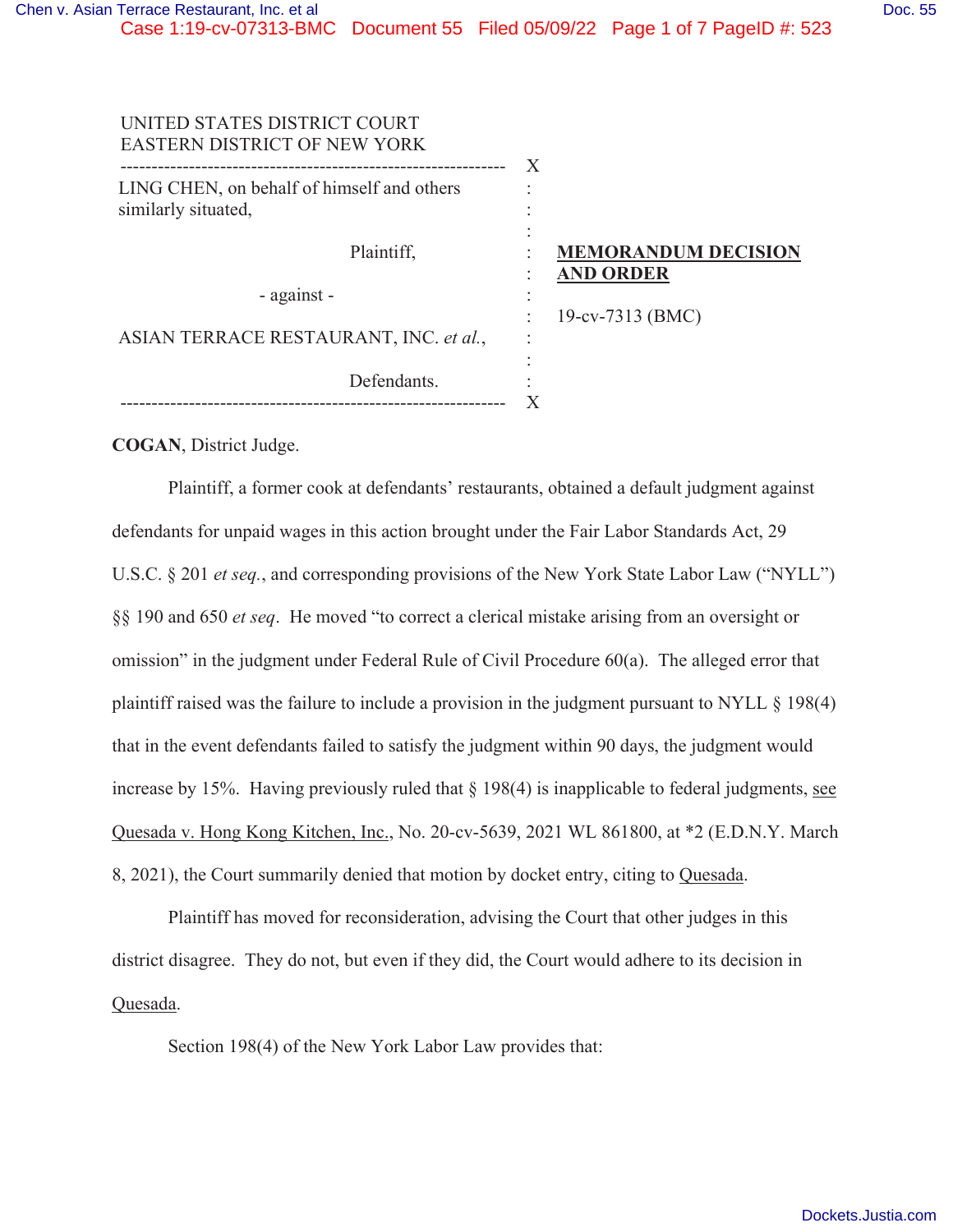Any judgment or court order awarding remedies under this section shall provide that if any amounts remain unpaid upon the expiration of ninety days following issuance of the judgment, or ninety days after expiration of the time to appeal and no appeal is then pending, whichever is later, the total amount of the judgment shall automatically increase by fifteen percent.

However, Congress has spoken as to the amount by which a federal court judgment may be increased for non-payment, and there is nothing in the Federal Rules of Civil Procedure that makes state law applicable to this question.

 Although there is no case directly on point, the Second Circuit's decision in Cappiello v. ICD Publications, Inc., 720 F.3d 109 (2d Cir. 2013), and its predecessors strongly suggest this conclusion. In Cappiello, the plaintiff argued that the district court should have applied N.Y. C.P.L.R. 5004, which provides a 9% interest rate, to calculate post-judgment interest. The Second Circuit disagreed, noting that Congress, in 28 U.S.C. § 1961, had set a uniform rate of post-judgment increases for all federal judgments, a rate "equal to the weekly average 1-year constant maturity Treasury yield, as published by the Board of Governors of the Federal Reserve System, for the calendar week preceding the date of the judgment." Even though the New York rate was much higher, federal law controlled how a federal judgment should be treated once it was entered. The Court noted that § 1961 applies "to *any* money judgment in a civil case recovered in district court." Id. at 113 (emphasis in original) (quoting 28 U.S.C. § 1961). It held that the statute "makes no exception for judgments rendered in diversity actions . . . ." Id. This was based on the principle that "where a valid federal statute applies, 'we do not wade into Erie's murky waters."" Id. (quoting Shady Grove Orthopedic Assocs., P.A. v. Allstate Ins. Co., 559 U.S. 393 (2010)).

Cappiello is consistent with other Second Circuit cases as well as cases from other Circuit Courts of Appeals. For example, the Eleventh Circuit observed that prior to 1982, § 1961 had

2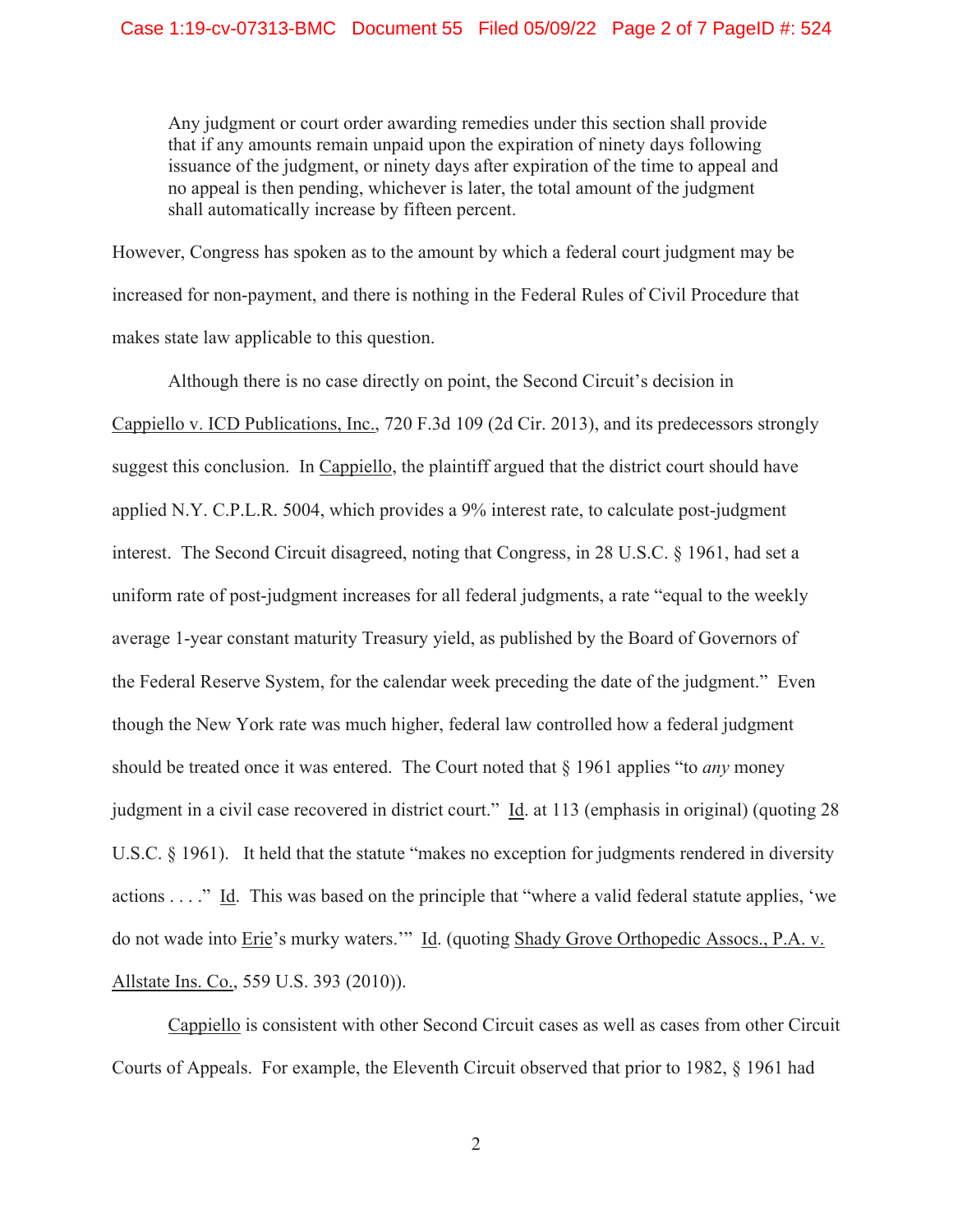## Case 1:19-cv-07313-BMC Document 55 Filed 05/09/22 Page 3 of 7 PageID #: 525

provided that post-judgment interest "shall be calculated . . . at the rate allowed by State law." EEOC v. Guardian Pools, Inc., 828 F.2d 1507, 1513 n.4 (11th Cir. 1987) (quoting 28 U.S.C. § 1961 (former)). With the amendment of the statute, however, state law had no impact on the question of how much a federal judgment would increase after its entry. See also FCS Advisors, Inc. v. Fair Finance Company, Inc., 605 F.3d 144 (2d Cir. 2010) (per curiam) (rejecting New York calculation on post-judgment interest in a contract case despite New York choice of law provision in the contract); Westinghouse Credit Corp. v. D'Urso, 371 F.3d 96, 102 (2d Cir. 2004) (federal post-judgment interest rate applies even in diversity cases); Schipani v. McLeod, 541 F.3d 158, 164-65 (2d Cir. 2008) ("[i]n a diversity case, state law governs the award of prejudgment interest" but "[i]n contrast, postjudgment interest is governed by federal statute").

I recognize that these cases raise a more straightforward issue than that presented here – § 1961 and C.P.L.R. § 5004 both expressly address post-judgment interest, and so it is easier to see why federal law would control. In contrast, NYLL § 198(4), which, like interest, increases the outstanding judgment on a percentage basis (15%), has as its likely purpose the imposition of a penalty to incentivize judgment debtors in wage cases to satisfy outstanding judgments. Nevertheless, for several reasons, I conclude that  $\S$  1961 supplants any state law provisions that would otherwise increase the amount of a federal judgment.

First, as Guardian Pools notes, Congress had previously deferred to state law to supply the post-judgment interest rate under § 1961. When it amended the statute in 1982 to replace state law with the federal Treasury bond rate as the benchmark for all federal judgments, it legislated in favor of uniformity by eliminating all references to state law as affecting postjudgment increases in the judgment. Second, the Federal Rules of Civil Procedure already adopt state law procedures for the enforcement of a federal judgment. But that adoption is limited to

3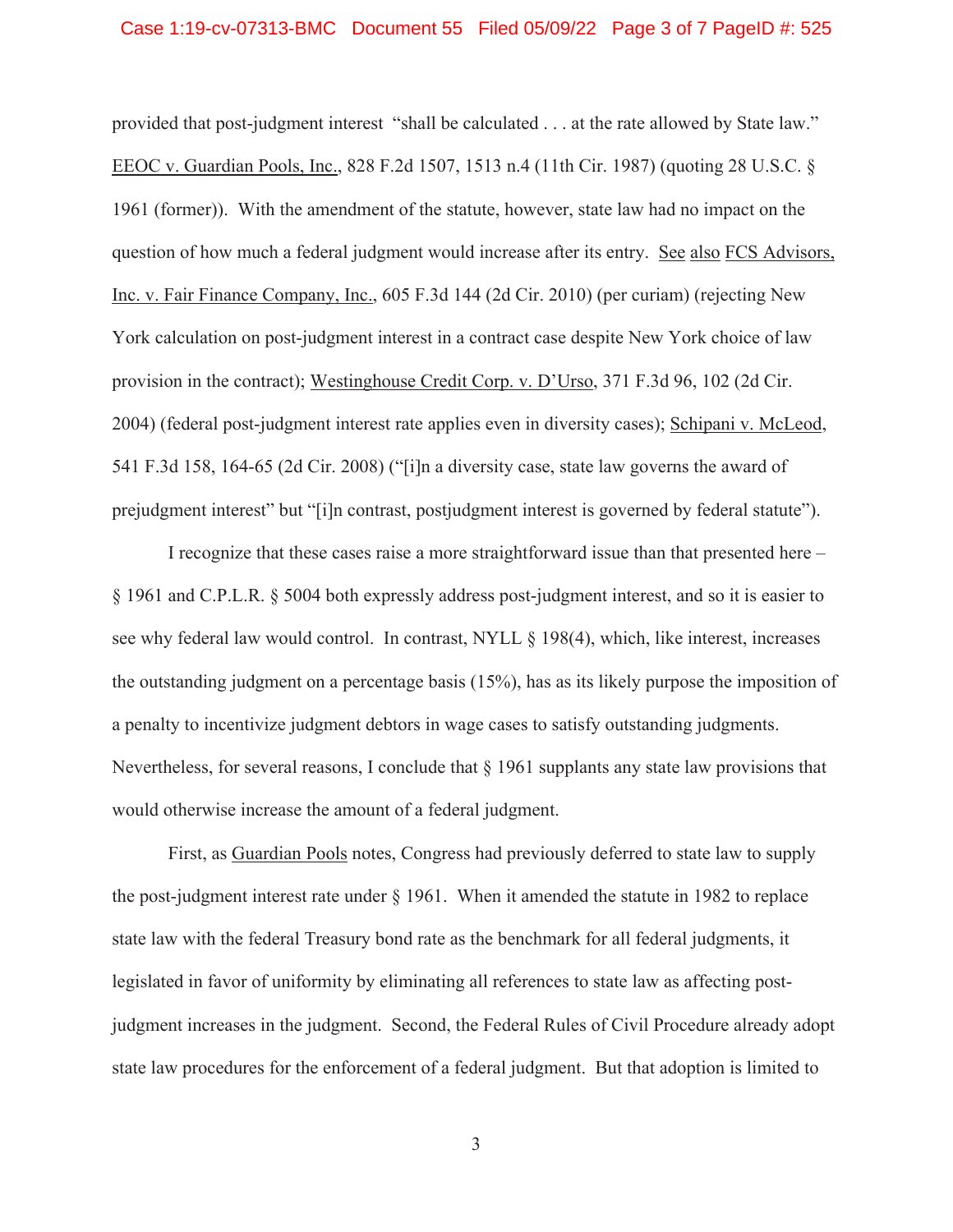## Case 1:19-cv-07313-BMC Document 55 Filed 05/09/22 Page 4 of 7 PageID #: 526

the procedures for execution of the judgment, not determination of whether or by how much the judgment increases. See Fed. R. Civ. P. 69(a). That makes two instances where Congress considered the extent to which state law should be applicable in the post-judgment context, and neither includes judgment-increasing provisions like NYLL § 198(4).

Plaintiff contends that NYLL § 198(4) controls because "the damages here were all awarded under state law." This acknowledgment is somewhat ironic as the basis for the Court's jurisdiction in this case was the FLSA. The argument illustrates the concern previously expressed by this Court, see Escalante v. Lonestar Sports Bar & Grill, Inc., No. 21-cv-3900, 2021 WL 5084063, at \*1 n.2 (E.D.N.Y. Nov. 2, 2021), that the FLSA has become all but meaningless in New York wage cases, cases with which the federal courts in New York are flooded. This evolution of the FLSA to the point of irrelevance has occurred because the NYLL is so far superior in protecting workers as compared to the FLSA that the NYLL substantially dominates – indeed, eliminates – any function of the FLSA except as a jurisdictional hook. This jurisdictional hook effectively transforms the New York federal courts into state courts charged with enforcing the NYLL.

Putting that concern aside, however, plaintiff is correct that, as is almost always the case in New York wage cases, the judgment here is based on violations of NYLL, not the FLSA. Nevertheless, the law that led to the entry of the judgment is immaterial.

As noted above, 28 U.S.C. § 1961, not C.P.L.R. § 5004, applies to federal judgments even in diversity cases. See Cappiello, 720 F.3d at 113. More importantly, under the doctrine of merger, the substantive law that determined the case no longer applies once judgment is entered except as expressly provided by federal law. The Restatement of Judgments (Second) § 18 states the principle: "When the plaintiff recovers a valid and final personal judgment, his original claim

4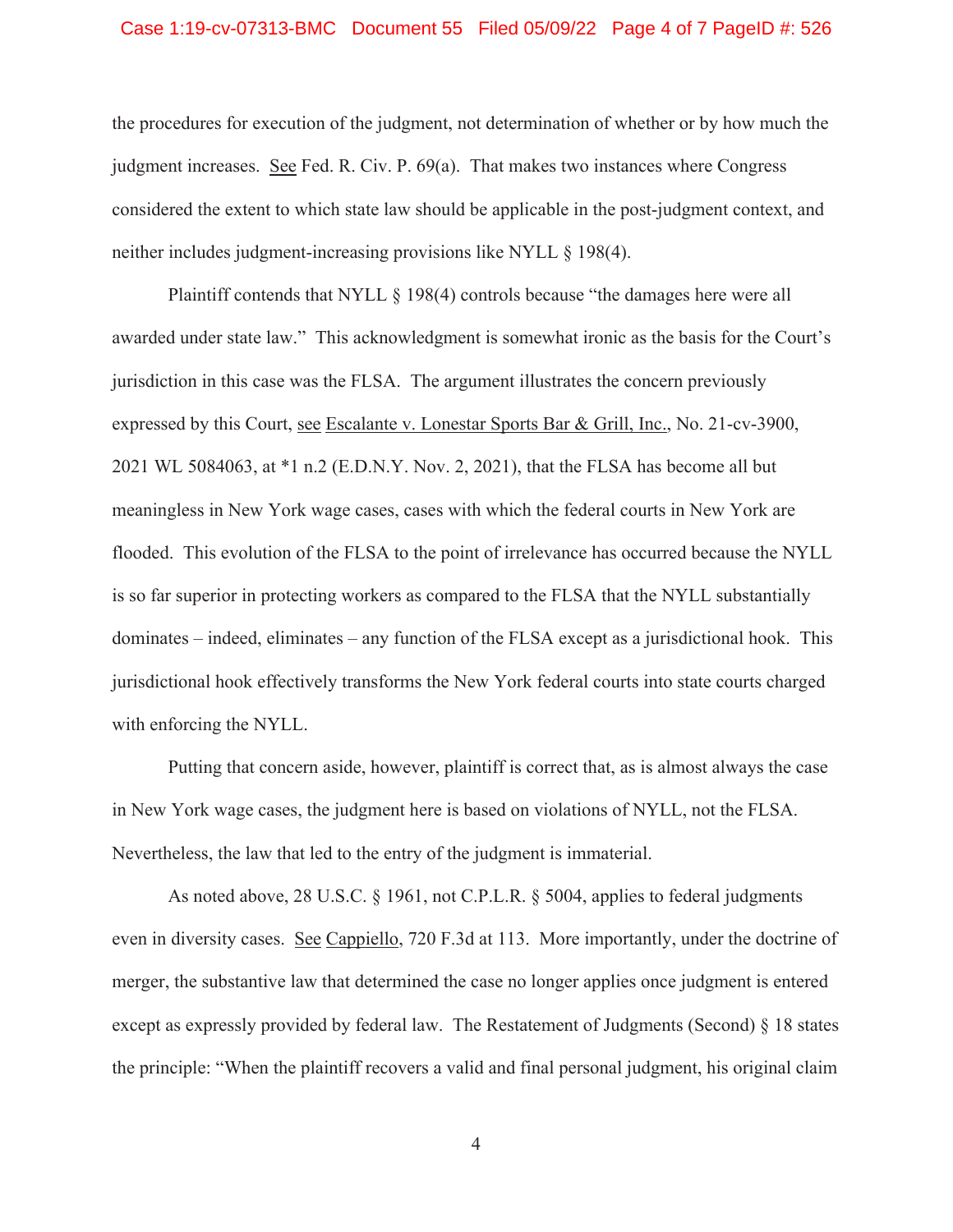## Case 1:19-cv-07313-BMC Document 55 Filed 05/09/22 Page 5 of 7 PageID #: 527

is extinguished and rights upon the judgment are substituted for it. The plaintiff's original claim is said to be 'merged' in the judgment." The principle is widely recognized in the courts, including the Second Circuit. See FCS Advisors, 605 F.3d at 148 (citing Soc'y of Lloyd's v. Reinhart, 402 F.3d 982, 1004 (10th Cir. 2005) ("[W]hen a valid and final judgment for the payment of money is rendered, the original claim is extinguished, and a new cause of action on the judgment is substituted for it. In such a case, the original claim loses its character and identity and is merged in the judgment.") (internal quotation marks omitted)); Kotsopoulos v. Asturia Shipping Co., 467 F.2d 91, 95 (2d Cir. 1972) ("Once a claim is reduced to judgment, the original claim is extinguished and merged into the judgment; and a new claim, called a judgment debt, arises.").

The fact that under NYLL § 198(4), an increased percentage of the judgment is intended to induce payment does not change this. The Second Circuit has noted that even when a tribunal determines to increase judgment payment incentives by increasing the post-judgment interest rate, § 1961 overrides that determination. In Carte Blanche (Singapore) Ltd. v. Carte Blanche International, Ltd., 888 F.2d 260 (2d Cir. 1989), an arbitration panel awarded interest accruing at various points in the arbitral process, including raising post-judgment interest to 10%, "because the interest payments specified in the arbitral award under review were designed to provide [the parties] with incentives to comply with their respective obligations." The Court rejected that portion of the arbitration award, finding that creating payment incentives did not displace § 1961:

[Plaintiff] argues that the arbitrators' interest award was carefully crafted to provide incentives for the parties to comply with the complex injunctive aspects of the award, and that failure to enforce arbitral interest awards would lead to forum shopping for the enforcement of arbitral awards among jurisdictions with different rules concerning post-judgment interest. These arguments challenge the wisdom of the inflexible, unitary rule provided by section 1961(a) regarding post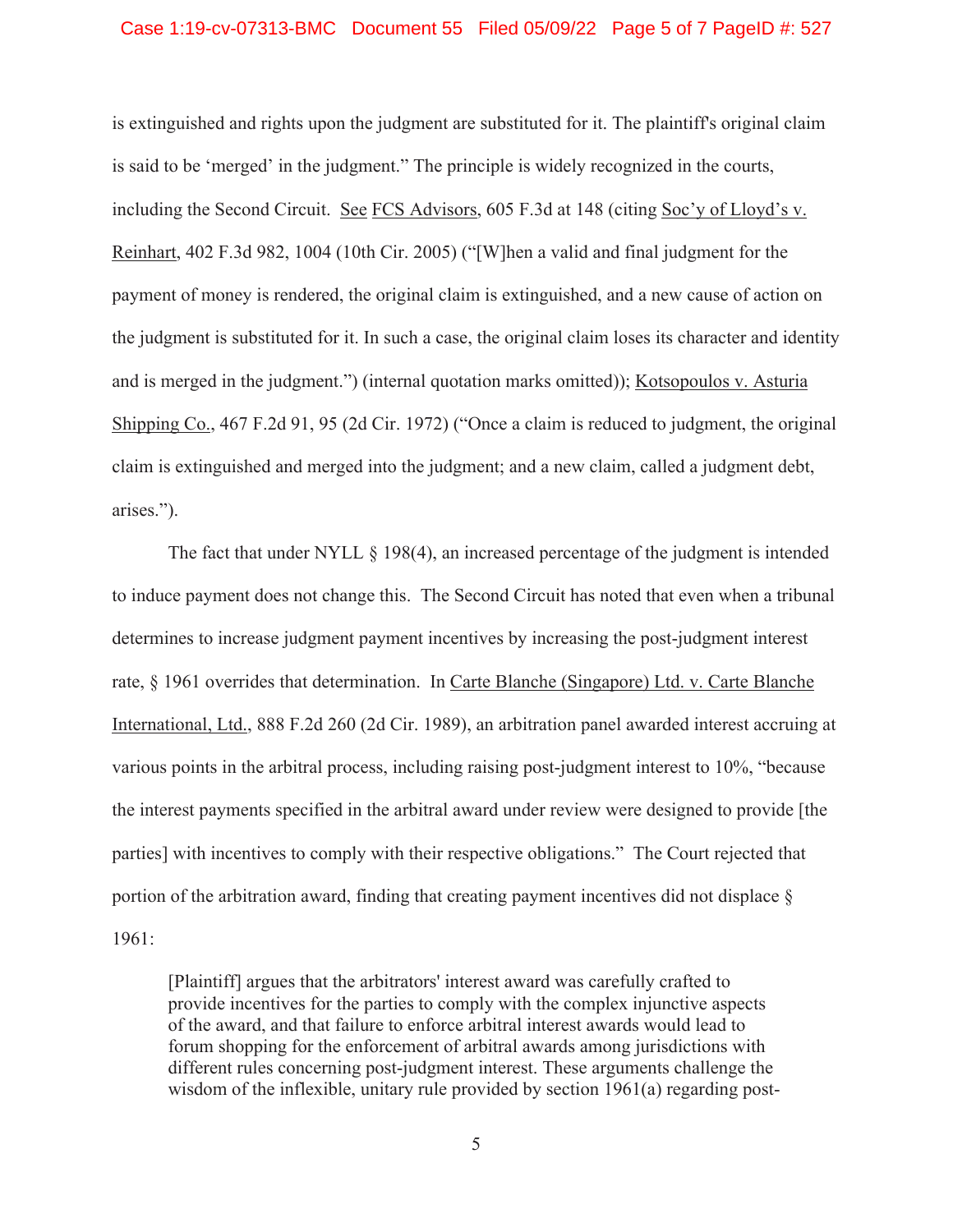judgment interest on money judgments awarded by federal district courts. Accordingly, they should be addressed to Congress, not this court.

Id. at 269-70. I do not see a meaningful distinction between an arbitral panel's ruling to increase the federal interest rate to 10% on a federal judgment for a collection-incentivizing reason and a state statute providing for an increase by 15% for the same reason.

Finally, the district court cases upon which plaintiff relies, although applying NYLL  $\S$ 198(4), never considered the question of whether the statute is applicable to federal judgments in the first place. See Jacome v. Optical 49, Inc., No. 20-cv-02615, 2021 WL 3375134, at \*13 (E.D.N.Y. July 9, 2021), report and recommendation adopted, 2021 WL 3373130 (E.D.N.Y. Aug. 3, 2021); Rodriguez v. Solares Corp., No. 16-cv-3922, 2018 WL 7252949, at \*12 (E.D.N.Y. Aug. 14, 2018), report and recommendation adopted, 2019 WL 486883 (E.D.N.Y. Feb. 7, 2019); accord, Jacome v. Optical 49, Inc., No. 20-cv-2615, 2021 WL 3375134, at \*15 (E.D.N.Y. July 9, 2021), report and recommendation adopted, 2021 WL 3373130 (E.D.N.Y. Aug. 3, 2021); Casarrubias v. Surf Ave. Wine & Liquor Inc., No. 20-cv-3003, 2021 WL 2227977, at \*13 (E.D.N.Y. May 11, 2021); Gonzalez-Dias v. Daddyo's Management Group Inc., No. 16-cv-1907, 2017 WL 7625319, at \*4 (E.D.N.Y. Nov. 11, 2007). An assumption is not persuasive.

Special state legislation like NYLL  $\S$  198(4) is not a sufficient reason to depart from the "inflexible, unitary rule", see Carte Blanche, 888 F.2d at 270, by which post-judgment accruals are applied to all federal judgments. In addition, plaintiff could have commenced this action in state court solely under the New York Labor Law, obtained a state court judgment that would have applied § 198(4), and lost nothing.<sup>1</sup> Having instead chosen to proceed in federal court and

<sup>&</sup>lt;sup>1</sup> Even now, plaintiff could docket this Court's judgment in state court, where it would have "the same effect as a judgment entered in the Supreme Court within the County." N.Y. C.P.L.R. 5018(b). See Hartman v. Morganstern, 28 A.D.3d 423, 425, 814 N.Y.S.2d 169, 171 (2nd Dep't 2006) ("[T]here is no case law or statute requiring a New